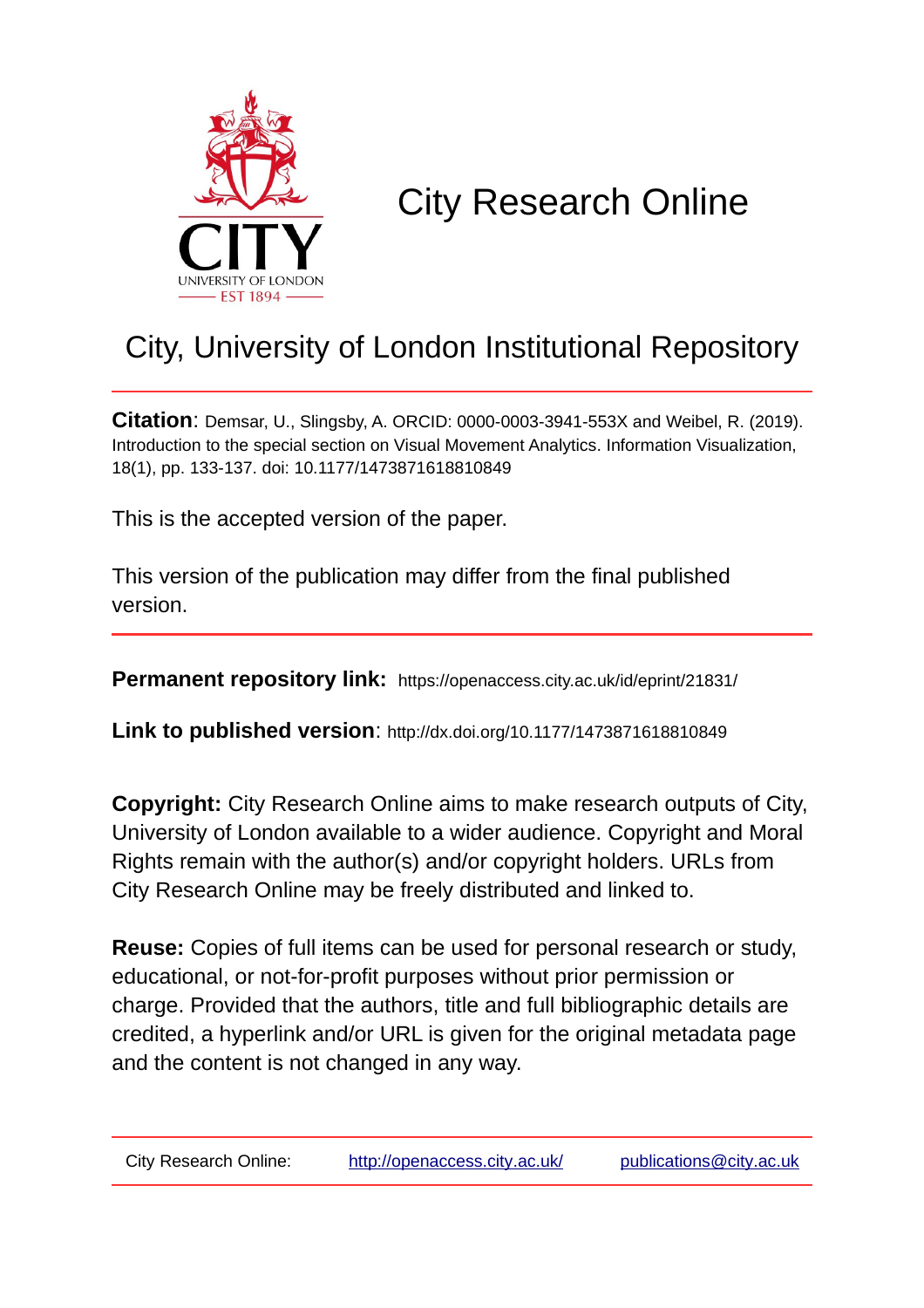

## **Introduction to the special section on Visual Movement Analytics**

| Journal:                                 | Information Visualization                                                                                             |
|------------------------------------------|-----------------------------------------------------------------------------------------------------------------------|
| Manuscript ID                            | Draft                                                                                                                 |
| Manuscript Type:                         | <b>Original Manuscript</b>                                                                                            |
| Keywords:                                | movement analytics, visual analytics, movement data, geographic<br>information science, spatio-temporal visualization |
| Abstract:                                |                                                                                                                       |
|                                          |                                                                                                                       |
| <b>SCHOLARONE™</b><br><b>Manuscripts</b> |                                                                                                                       |

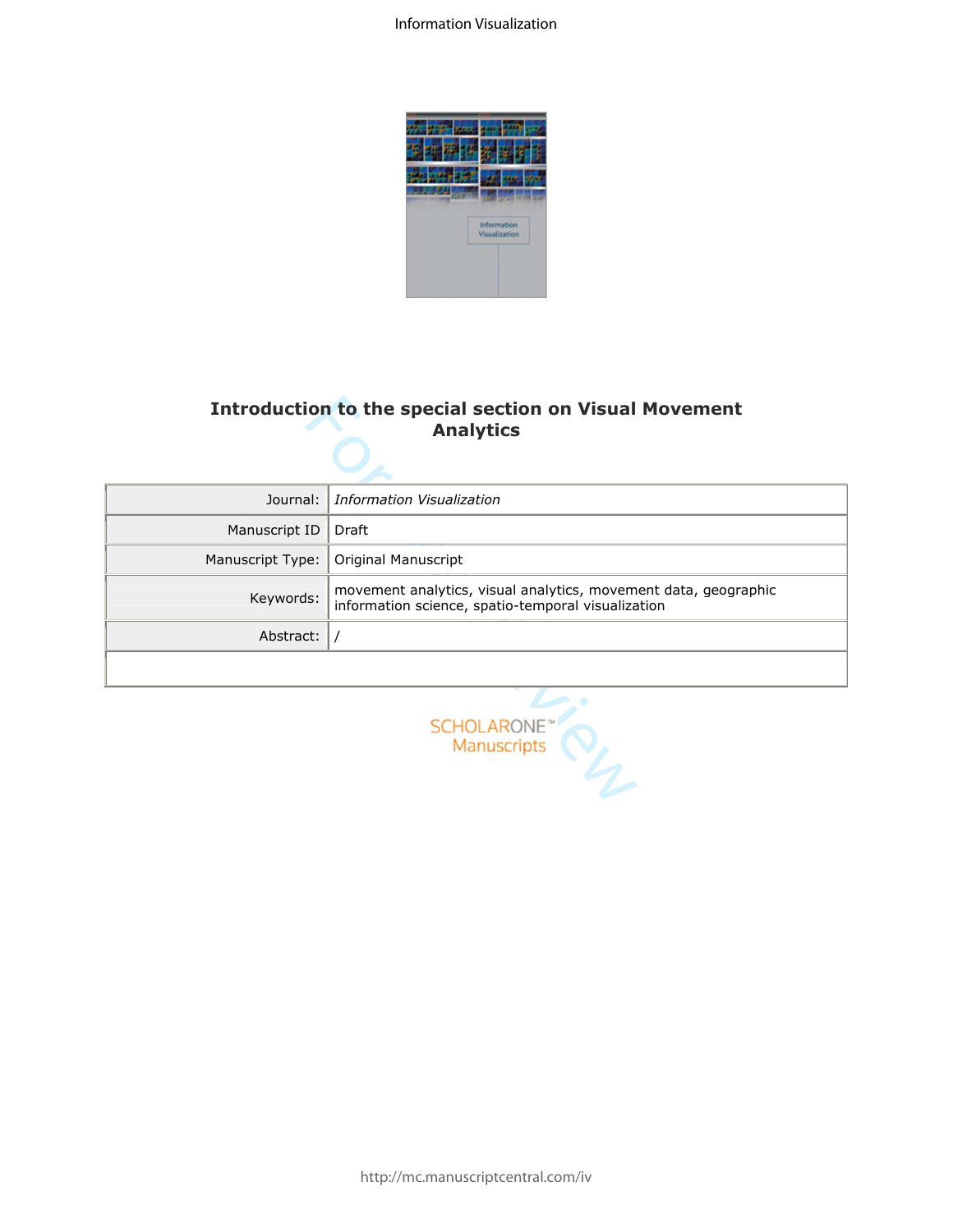**Article type:** Special Section Editorial

### **Article title: Introduction to the special section on Visual Movement Analytics**

#### **Authors**

Urška Demšar<sup>1</sup>, Aidan Slingsby<sup>2</sup>, Robert Weibel<sup>3</sup>

 $1$  School of Geography & Sustainable Development, University of St Andrews, Scotland, UK

<sup>2</sup> giCentre, City University London, UK

<sup>3</sup> Department of Geography, University of Zurich, Switzerland

#### **Corresponding Author:**

Urška Demšar, School of Geography & Sustainable Development, University of St Andrews, Irvine Building, North Street, KY16 9AL St Andrews, Scotland, UK Email: urska.demsar@st-andrews.ac.uk

#### **Introduction**

For Personalistics and more than all plays an important role in both presenting the allysis on data. But when combined in a more directly, it can go beyond exploratory analysis. This conce the onalysis that involves iterat Information visualisation plays an important role in both presenting the results of analysis and facilitating exploratory analysis on data. But when combined in a more directed and structured way with analytical techniques, it can go beyond exploratory analysis. This concept is formalised in Visual Analytics [1], an approach to analysis that involves iteratively allowing the computer to do what computers are good at (identifying structure in large amounts of data and presenting these as interactive and rich visual summaries of results) and allowing human analysts to do what human analysts are good at (interpreting and interacting with rich visual summaries of results to interpret the results in the light of domain knowledge and their analytical goals, using the information gleaned to further the analytical process). The interactive visual displays that result from analytical outputs may be summaries of data aggregated in different ways and using different visual variables to encode different data variables to convey different aspects of the data. They may instead represent analytical outputs from the data, along with details of the parameters used. Analytical methods may include those that are statistical or those based on data mining or machine-learning techniques. Visual analysis provides the opportunity for analysts to distinguish between patterns that may be worth investigating further from those that are simply known artefacts not worthy of further investigation. It also provides the opportunity for analysts to run analyses on different subsets of data and with different parameters. This is typically done through an iterative process of interpreting and interacting with visual displays that show data from different perspectives and making decisions about the next analytical step. A good example is the iterative use of statistical clustering to identify "similar" movements, where appropriate movement characteristics and parameters are determined through an iterative visual analytics approach. Such a combination of computational and visual methods leads to the ultimate goal of visual analytics, which is to assist the human analyst in building a cognitive model representing a piece of reality and through this improve the understanding and/or support forecasting of a specific phenomenon [2].

This editorial addresses the current state of the art in visual analytics for movement data. Data depicting movement are increasingly commonly collected in many different disciplines: ecologists tag animals with GPS tags to explore animals' responses to changing environmental conditions, transportation researchers track vehicles to monitor traffic developments in real-time, spatial planners need to know how, when and where commuters move in order to be able to plan improvements in the infrastructure and public transport. What all these different disciplines have in common is that the data they create can be mathematically represented in the same way. Movement data typically contain abundant data points that have both location and time, and range from the simpler original-destination flow data, to the more complex trajectory data that represent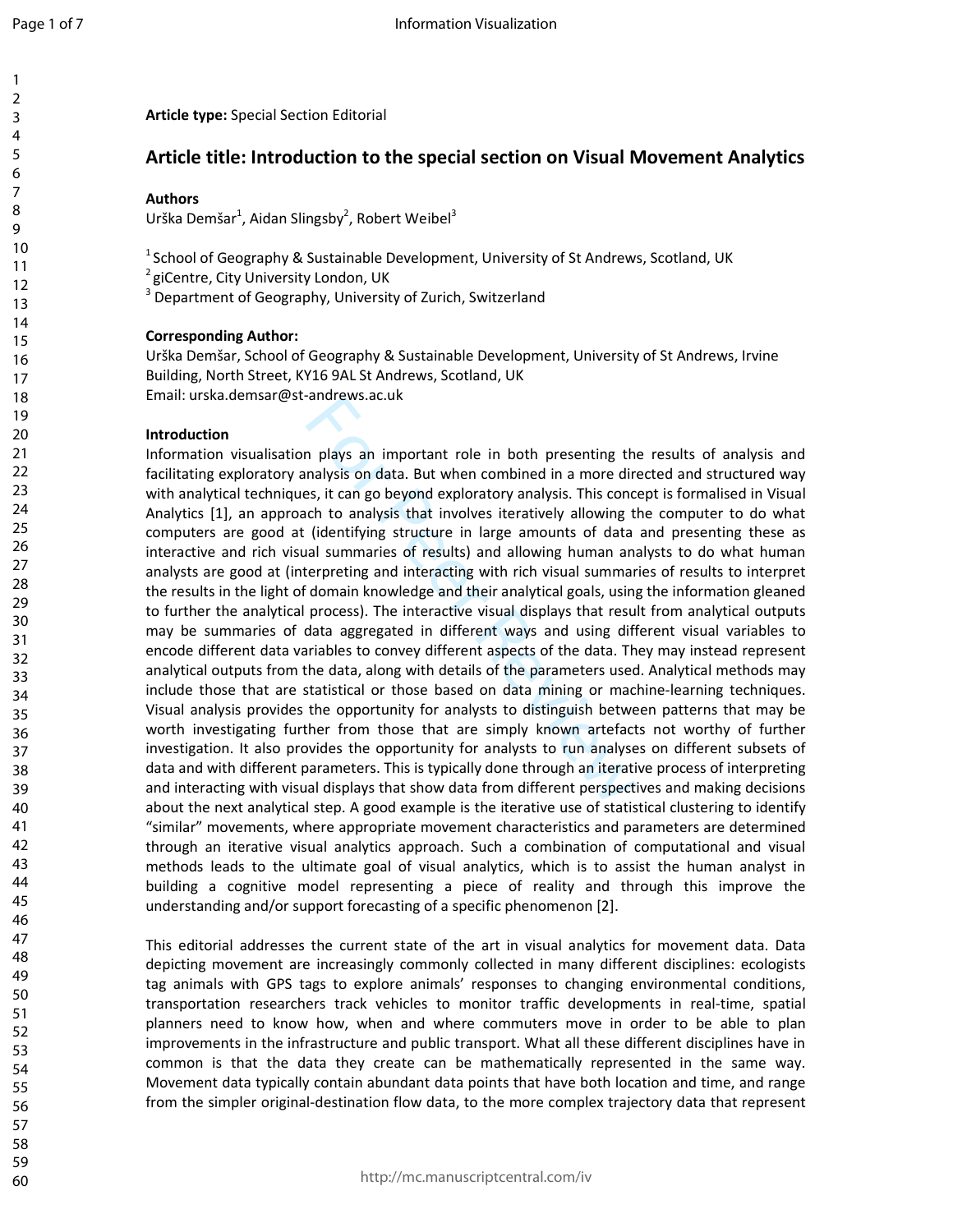geometrical paths through space and time. Further complications come in the form of additional multivariate information, different sampling rates, different spatio-temporal precisions and accuracies for individual data points, noise and missing data that require various approaches to interpolation. Finally, these datasets are typically large and often need specific analytical and visualisation techniques.

In this editorial we first provide a brief review of visual movement analytics methods from across domain disciplines, grouped according to the movement data type they are intended for (flows, trajectories and 3D data), then describe how this special section came to be and finish with new opportunities and open challenges.

#### **Visual analytics for movement**

en home and work locations. Examples of visual and<br>the study of bicycle flows [3], flow maps with ecrams" for migration [5]. One study [6] introduces<br>s are combined with data mining methods, such as<br>ent ecology, where they Flows are movements between pairs of geographical locations, often also known as origindestination data. These are common when considering human mobility and transport, such as migration flows between as set of census areas, bike movement between docking stations, and commuting flows between home and work locations. Examples of visual and computational methods for flow data include the study of bicycle flows [3], flow maps with edge-bundling [4] and the unusual-looking "kriskograms" for migration [5]. One study [6] introduces a visual analytics system where flow visualisations are combined with data mining methods, such as clustering. Flow data are also common in movement ecology, where they can be collected – amongst other techniques – with RFID systems for terrestrial tracking or by static arrays of underwater acoustic receivers for marine animals. However, visual analytics tools for animal flows are mostly still lacking, with only a few recent studies. One study [7] present a relatively simple system for RFID flows, while another one [8] introduces a new visualisation for acoustic array data, the so-called activity seascapes, which combine acoustic array tracking data for sharks with computationally-derived behaviour measures from accelerometer tags. Flows can also be generalised to any association between pairs of locations, for example, correlation, similarity or attractiveness, the latter of which can be modelled with spatial interaction models, which can be further analysed with a visual data mining approach [9, 10].

Trajectories are a more complex type of movement data: each trajectory is a sequence of locations with a specific timestamp. Trajectory data can be collected by a range of sensor types including devices that track their location (e.g. GPS trackers and mobile phones), devices that track the location of nearby devices (such as Wi-Fi and Bluetooth), and even algorithms that extract trajectories from video footage common for sports analytics, for example for analysis of football or ice-hockey matches [11, 12]. Ecological examples of visual analytics for trajectories include spatiotemporal linked views for bird migration [13-15], and multi-dimensional trajectory analysis visualisations in the context of environmental data (DynamoVis) [16, 17]. One study [18] developed a system to identify patterns of dynamic interaction between moving objects and apply their methods to animal and sports trajectories. In human mobility and transportation studies systems have been designed to overcome specific problems posed by large real-time data sets [19]. One way to achieve this is to couple visualisation with efficient data representation and statistical modelling [20].

New sensors allow increasingly precise collection of locational and movement data in three physical dimensions. A typical example are trajectories where location is measured in three geographic dimensions, which are common in ecology, but present a challenge for visualisation. Biological space is constrained by the thickness of the atmosphere and the seas and therefore forms a thin layer on the surface of the Earth – animals that move in this space therefore typically cover much larger distances on the surface than in elevation. This poses a particularly difficult problem for visualisation, not only from the perspective of having to show the third dimension on a 2D display,

1 2 3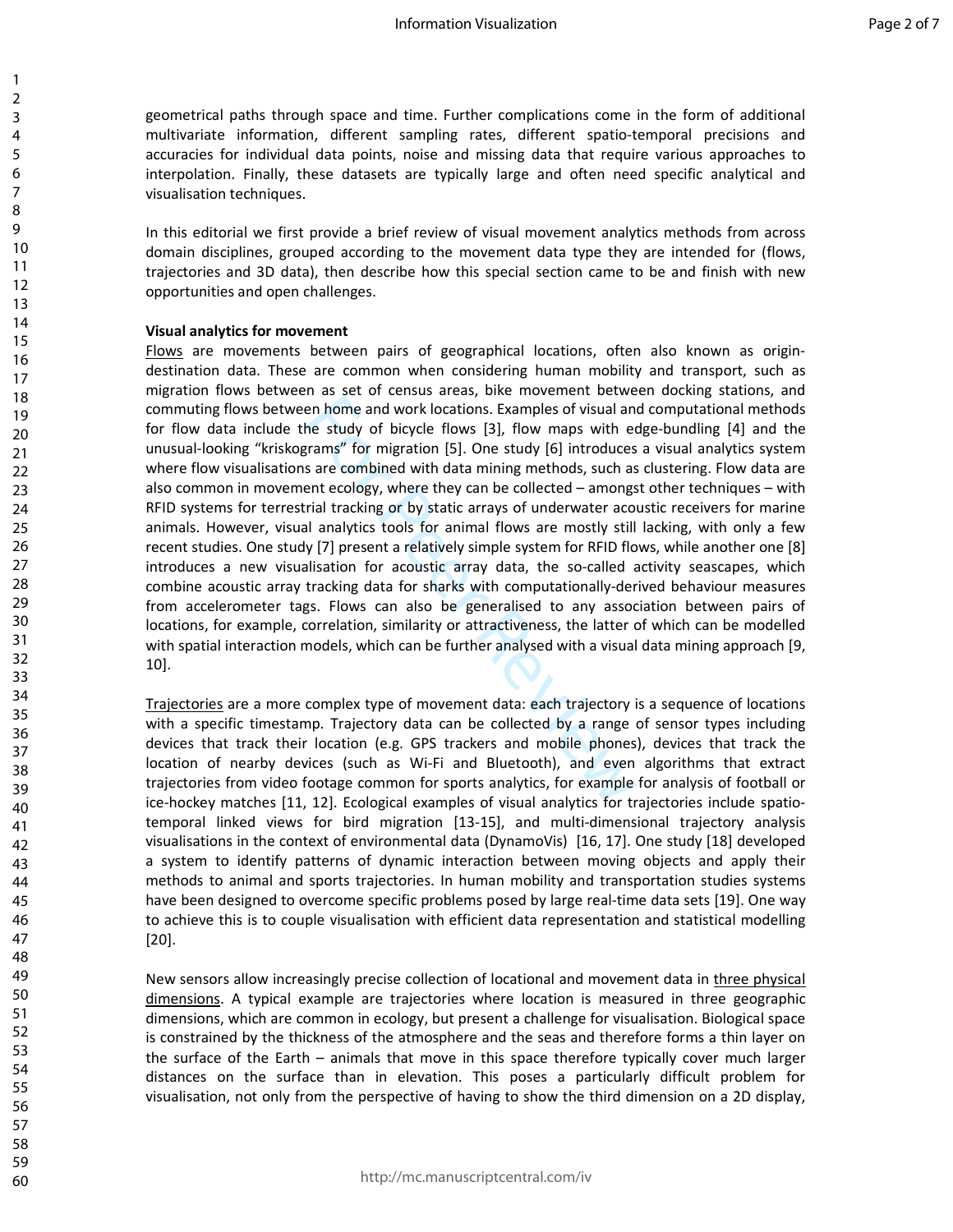but also from having this dimension significantly smaller than the other two dimensions, resulting in a "pancake" display, a typical example of which are 3D kernel density volumes [21]. This can to some extent be alleviated through geometric methods [22] or by an alternative hexagonal representation of the 3D space [23]. Other 3D aspects of movement are captured by accelerometers (3D motion) and magnetometers (3D orientation) and this information can be used to augment other movement data. Data from these sensors need to be processed and analysed in different ways. For example, accelerometer data are hard to interpret in their raw form, but machine-learning techniques can be used to infer movement type [24]. Magnetometers allow ecologists to analyse animal posture during movement at very detailed spatial scales – to be able to do this, one study [25] presents an innovative visualisation of these data that shows the tri-axial magnetic signals on 3D m-spheres and Dubai plots.

#### **The workshop and the special section in** *Information Visualization*

nop was to demonstrate advances and showca<br>analysis, including best-practice applications in<br>analysis, including best-practice applications in<br>al analytics contributions from any discipline where<br>ype of movement data, with In 2016 we organised a workshop on Visually-supported Movement Analysis at the annual conference of the Association of the Geographic Laboratories of Europe (AGILE) in Helsinki, Finland. The aim of the workshop was to demonstrate advances and showcase examples of visuallysupported movement analysis, including best-practice applications in relevant domains. The workshop called for visual analytics contributions from any discipline where analysis of movement is important and for any type of movement data, with a goal to reach a wide audience. In addition to this call we also organised a data challenge using open data from movement ecology, to encourage participants to develop new methods to explore the foraging and migration patterns of seabirds. The data we used contains multi-annual GPS trajectories of over 100 lesser black-backed gulls (*Larus fuscus*) and herring gulls (*Larus argentatus*) that nest on the coast of Belgium and migrate as far south as sub-Saharan Africa. This dataset is also an example of a recent trend in movement ecology to open the data to other researchers and as such not only remains open, but is updated with new data every year [26].

Nine contributions were accepted for presentation at the workshop, including a mix of regular papers and data challenge entries (all contributions are available at the workshop website http://viz.icaci.org/VCMA2016). Part of the workshop was further reserved for general discussion on the importance of visual analytics for analysis of movement and in particular on the role that the interdisciplinarity between the methodological and application disciplines has to play in this development. We therefore decided to open the discussion to a wider audience through a call for papers for this special section of the *Information Visualisation* journal. The final result is a section with three contributions, each of which addresses a different data type reviewed above: GPS trajectories, flows and 3D data.

The first contribution [27] is an outcome of the data challenge and presents a visual analytics methodology for analysis of bird migration trajectories. It is a good example of a traditional information visualization design study [28], performed in tight collaboration between tool developers and ecologists. The tools consist of both visual and computational methods. The design was driven by a set of ecological questions and it allows the analyst to find patterns that are important in migratory context. These include the identification of stopover sites from GPS trajectories, building a flow representation of movements between stopovers, performing a temporal analysis of migratory movements, and identifying similarities and differences between movement of individuals and groups.

The second contribution focuses on large flow data [29] and proposes a solution to the inevitable visual clutter, which is a result of the fixed positions of the origins and destinations of flows. The paper takes the well-known edge-bundling technique and extends it with a combination of clustering and force-directed display methods to create a visually clearer flow map. As the new methodology is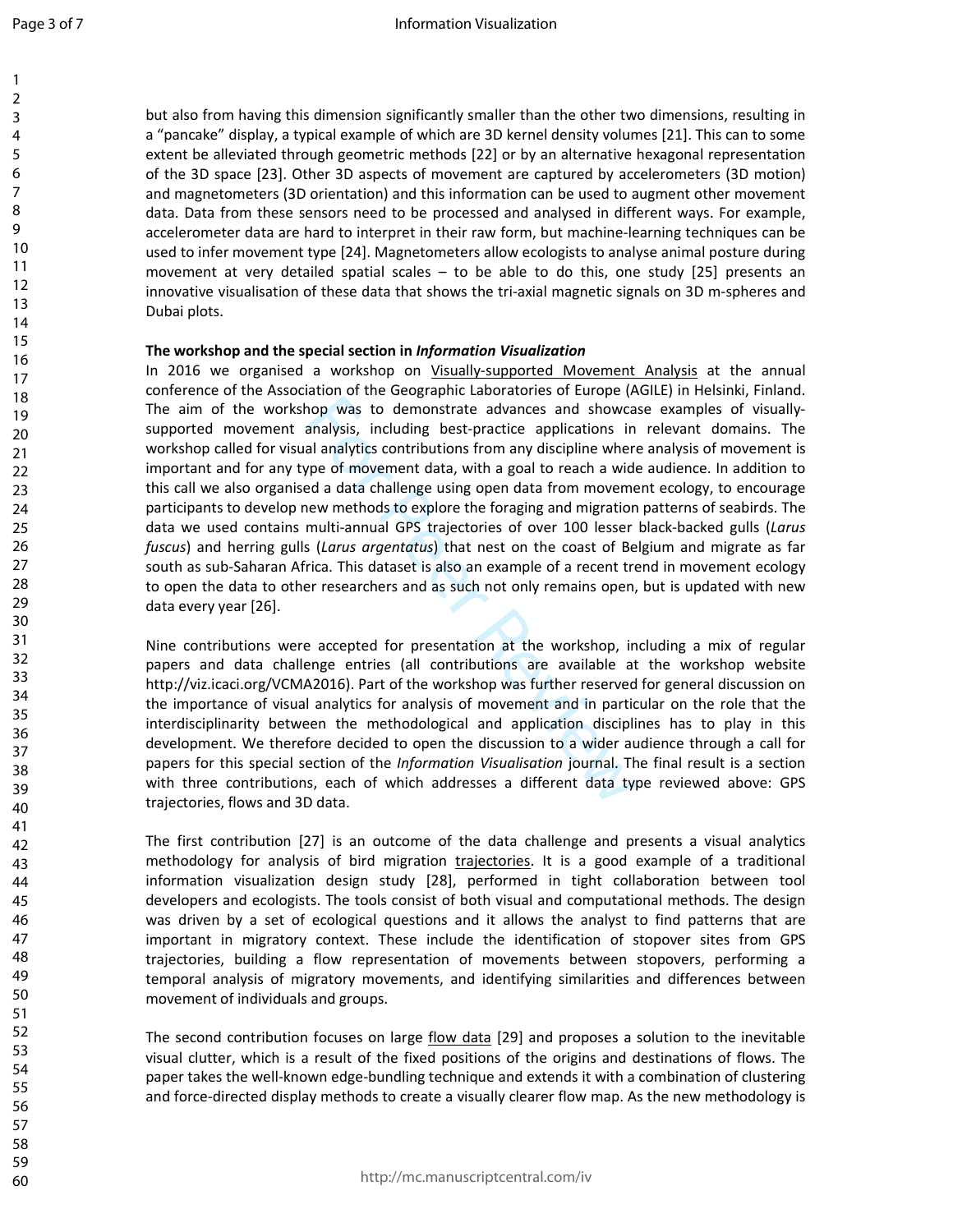aimed specifically at large flow data, an important driver to the algorithm development was the need to reduce computational complexity in order to reduce processing time. The approach is evaluated on a set of different case studies, including traffic flows, bird migration data, human migration and flights. The method is further compared with more traditional approaches, such as OD maps [30].

The last contribution [31] presents a workflow for emergency evacuation planning. It combines 3D data on the characteristics of built environment and people's movement in emergency situations. The workflow they developed combines spatial data science methods with simulation and visualisation capabilities from 3D gaming software to capture how people move, behave and interact with the geometry and topology of the built environment during emergency evacuations. This allows the analyst to simulate and visualise various emergency scenarios, an important factor in preparedness planning.

#### **Conclusions**

We conclude this editorial by identifying open challenges and issues that visual movement analytics could address in the future.

ial by identifying open challenges and issues that v<br>re.<br>new and diverse movement data. As sensor<br>f motion sensors, such as accelerometers, magnete<br>becoming commonplace in many domains and in<br>nesors are able to capture com The first challenge are new and diverse movement data. As sensor development technology progresses, new types of motion sensors, such as accelerometers, magnetometers, gyroscopes, and physiological sensors are becoming commonplace in many domains and in particular in movement ecology. These new sensors are able to capture complex data at fine spatial and temporal resolutions. For example, new accelerometers used in animal tracking are capable of measuring movement at 100Hz, generating complex and precise time series that reduce the need to model the movement, as everything is measured and observed to an extreme detail. On the other hand, data coming from these accelerometers data require increasingly complex interactive visual systems for efficient exploration [32], which are currently rare or non-existent.

The second challenge is the sheer volume and complexity of the data that these new technologies bring. This places movement data firmly into the realm of "geospatial big data" and brings a number of visualisation challenges [33] as well as algorithmic computational complexity problems [34]. This issue is becoming increasingly recognised as an important research topic in visual movement analytics [20]. More research and development are needed to overcome the graphical and algorithmic limitations for efficient displaying and analysis of large movement data sets.

A third challenge is the access to tools for researchers in the application communities. A particular challenge for researchers from disciplines that collect movement data but who do not themselves develop methods for these data, is the accessibility of tools. Many visual analytics tools are research prototypes from disciplines such as information visualization and are often not freely available in a form that is easily used by other researchers. As a consequence, they are rarely used by anyone other than the authors [19]. On the other hand, the movement ecology discipline has a strong established culture of providing free and open source tools, often in the form of Free and Open Source Software (FOSS). As well as assisting other researchers, a strong benefit of this culture is that is can help ensure the reproducibility of both method development and research [35]. Computer science disciplines, such as information visualisation and visual analytics lag behind and an effort is needed to introduce and grow this open culture.

Finally, visual movement analytics is inherently an interdisciplinary discipline. Much of the work in information visualisation research remains in the information visualisation literature, often with an arms-length collaboration with the domain experts. This is a problem, since designing a new analytical methodology requires not only expertise in method development, but also in-depth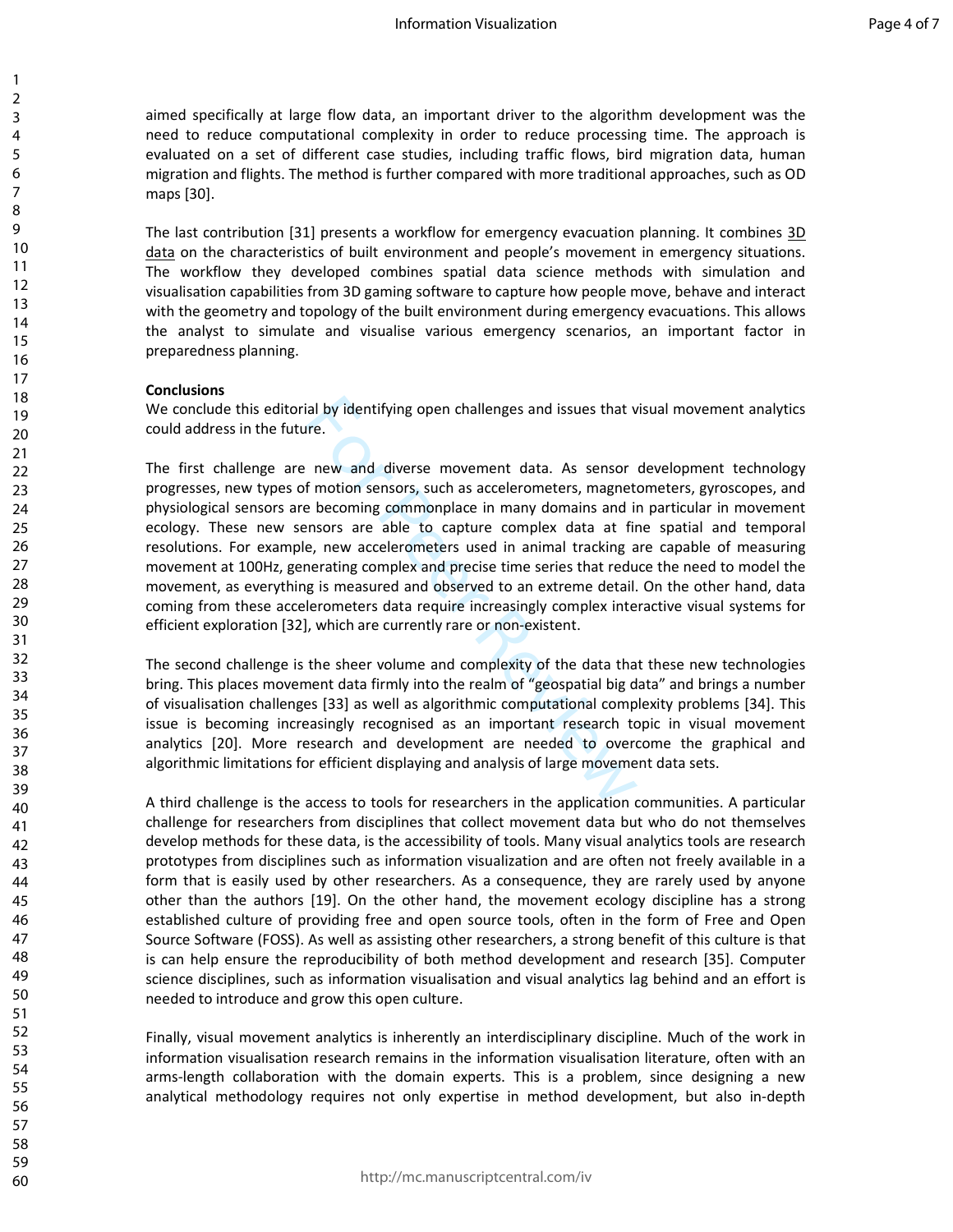domain knowledge in order to be able to develop informed tools that are appropriate for the research questions in the domain discipline. This requires a tight collaboration between tool developers and researchers from application disciplines, which however is not easy – becoming familiar with each other's terminologies and research requires a lot of motivation, energy and time. It is still too often the case that information visualisation and visual analytics researchers only focus on the technical developments of the tools and develop them for their own sake, rather than being motivated by producing methods that are meaningful and useful for the application discipline. Conversely, application discipline researchers are often not aware of recent work in information sciences, consequently ignoring that that visualising and/or analysing their data is in fact not a problem, but someone else's research challenge. Our workshop, others like it and this special section are an attempt to cross this interdisciplinary divide and a small part of a general trend in movement analytics that brings together users and developers [36].

#### **Acknowledgements**

The VCMA2016 workshop that led to this special issue was organised as an activity of the Commission on Visual Analytics of the International Cartographic Association (ICA). We would like to thank all participants of the workshop for their contributions.

#### **Declaration of conflicting interests**

The authors declare that they have no conflicting interests.

#### **References**

- 1. Thomas JJ and Cook KA. *Illuminating the path: The research and development agenda for visual analytics*. Los Alamitos, CA: IEEE Computer Society, 2005.
- 2. Andrienko N, Lammarsch T, Andrienko G, et al. Viewing Visual Analytics as Model Building. *Comput Graph Forum* 2018; 37(6):275-299.
- 3. Beecham R and Wood J. Characterising group-cycling journeys using interactive graphics. *Transp Res Part C* 2014; 47:194–206.
- 4. Verbeek K, Buchin K and Speckmann B. Flow Map Layout via Spiral Trees. *IEEE Trans Vis Comput Graph* 2011; 17(12): 2536-2544.
- 5. Xiao N and Chun Y. Visualising Migration Flows Using Kriskograms. *Cartogr Geogr Inf Sci* 2009; 36(2): 183-191.
- ralytics of the International Cartographic Associational<br>valytics of the International Cartographic Association<br>the workshop for their contributions.<br>**g interests**<br>they have no conflicting interests.<br>KA. *Illuminating the* 6. Andrienko G, Andrienko N, Fuchs G et al. Revealing Patterns and Trends of Mass Mobility Through Spatial and Temporal Abstraction of Origin-Destination Movement Data. *IEEE Trans Vis Comput Graph* 2017; 23(9):2120-2136.
- 7. LaZerte SE, Reudink MW, Otter KA, et al. feedr and animalnexus.ca: A paired R package and userfriendly Web application for transforming and visualizing animal movement data from static stations. *Ecol Evol* 2017; 7:7884–7896.
- 8. Papastamatiou YP, Watanabe YY, Demšar U, et al. Activity seascapes highlight central place refuging strategies in marine predators that never stop swimming. *Mov Ecol* 2018; 6:9.
- 9. Guo D. Visual analytics of spatial interaction patterns for pandemic decision support. *Int J Geogr Inf Sci* 2007; 21(8): 859-877.
- 10. Guo D. Flow Mapping and Multivariate Visualization of Large Spatial Interaction Data. *IEEE Trans Vis Comput Graph* 2009; 15(6): 1041-1047.
- 11. Stein M, Janetzko H, Lamprecht A, et al. Bring it to the Pitch: Combining Video and Movement Data to Enhance Team Sport Analysis. *IEEE Trans Vis Comput Graph* 2018; 24(1):13-22.
- 12. Pileggi H, Stolper CD, Boyle JM, et al. SnapShot: Visualization to Propel Ice Hockey Analytics. *IEEE Trans Vis Comput Graph* 2012; 18(12):2819-2828.
- 13. Slingsby A and van Loon EE. Exploratory Visual Analysis for Animal Movement Ecology. *Comput Graph Forum* 2016; 35(3):471-480.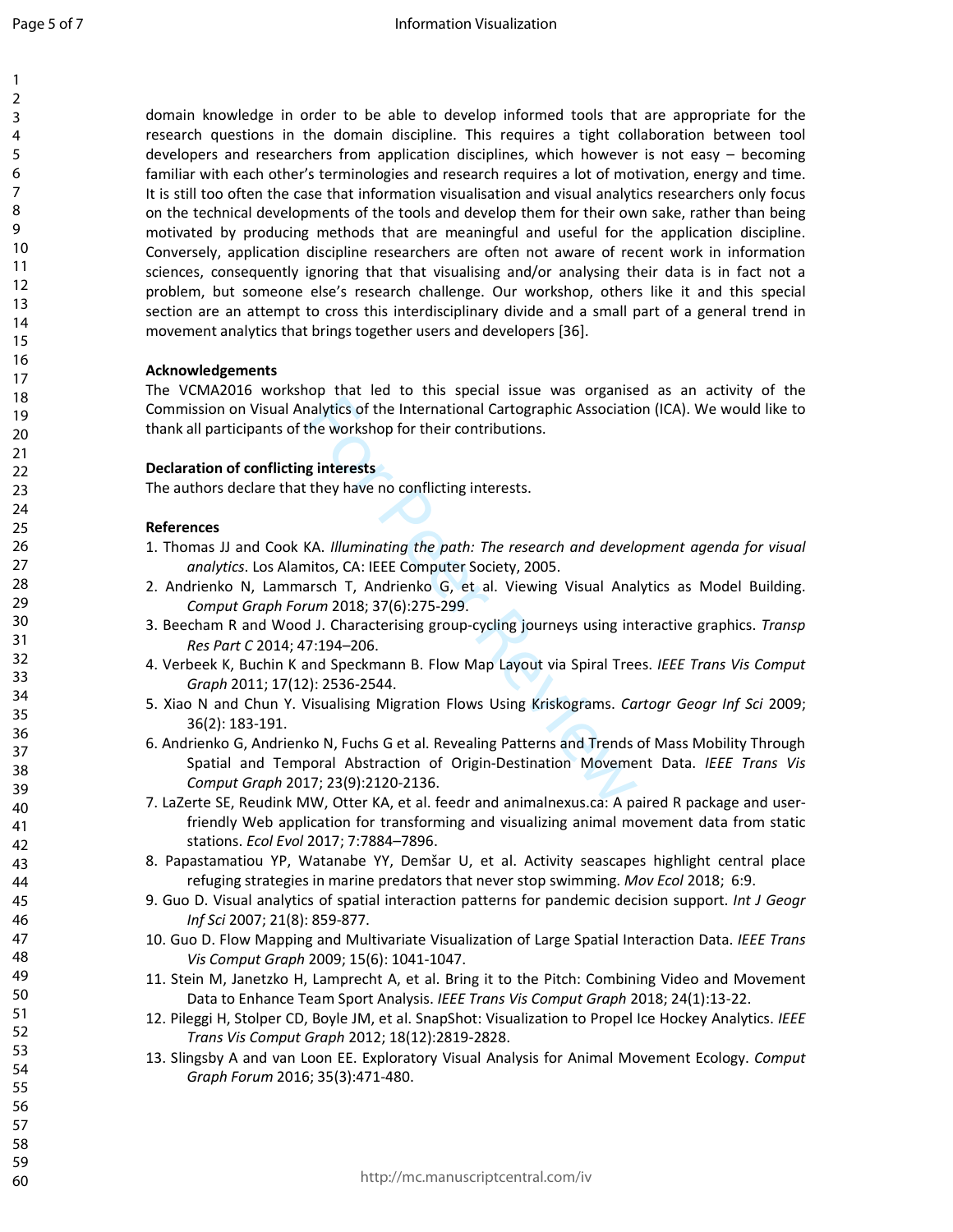- 14. Slingsby A and van Loon EE. Characterisation of Temporal Occupancy for Movement Ecology. *Workshop on Visualisation in Environmental Sciences (EnvirVis)*, 12-13 Jun 2017, Barcelona, Spain. http://openaccess.city.ac.uk/18270/
- 15. Slingsby A and van Loon EE. Temporal tile-maps for characterising the temporal occupancy of places: A seabird case study. In: *Proceedings of the Geographical Information Science Research UK Conference (GISRUK 2017)*, 18 - 21 Apr 2017, Manchester, UK. http://openaccess.city.ac.uk/17398/
- 16. Xavier G and Dodge S. An Exploratory Visualization Tool for Mapping the Relationships between Animal Movement and the Environment. In *Proceedings of ACM MapInteract'14*, 4-7 Nov 2014, Dallas/Fort Worth, TX, USA. http://dx.doi.org/10.1145/2677068.2677071
- 17. Dodge S, Xavier G and Wong WY. DynamoVis Dynamic Visualization of Animal Movement Data. 2018. Retrieved from the *Data Repository for the University of Minnesota*, https://dx.doi.org/10.13020/D6PH49.
- 18. Konzack M, McKetterick T, Ophelders T, et al. Visual analytics of delays and interaction in movement data. *Int J Geogr Inf Sci* 2017; 31(2): 320-345.
- The No. Net al. Visual Analytics of Mobility and Nuncellands N, Chen W, et al. Visual Analytics of Mobility and trethe AGILE 2018 conference, Lund, Sweden, 12-15 Ju JK, Zhu J et al. Movement-Based Estimation and V<br>JK, Zhu 19. Andrienko G, Andrienko N, Chen W, et al. Visual Analytics of Mobility and Transportation: State of the Art and Further Research Directions*. IEEE Trans Intell Transp Syst* 2017, 18(8):2232- 2249.
- 20. Graser A and Widhalm P. Modelling massive AIS streams with quad trees and Gaussian Mixtures. In *Proceedings of the AGILE 2018 conference*, Lund, Sweden, 12-15 June 2018.
- 21. Tracey JA, Sheppard JK, Zhu J et al. Movement-Based Estimation and Visualization of Space Use in 3D for Wildlife Ecology and Conservation. *PloS One* 2014; 9(7):e101205.
- 22. Demšar U and Long JA, 2016, Time-Geography in Four Dimensions: Potential Path Volumes around 3D Trajectories. In *Proceedings of GIScience 2016,* Montreal, Canada, 27-30 Sept 2016. http://dx.doi.org/10.21433/B3117gc866qs
- 23. Ferrarini A, Giglio G, Pellegrino SP, et al. A new methodology for computing birds' 3D home ranges. *Avian Research* 2018; 9:19.
- 24. Ramasamy Ramamurthy S and Roy N. Recent trends in machine learning for human activity recognition—A survey. *WIRES Data Min Knowl Disc*, 2018; 8:e1254.
- 25. Williams H, Holton MD, Shepard ELC, et al. Identification of animal movement patterns using triaxial magnetometry. *Mov Ecol* 2017; 5:6.
- 26. Stienen E, Desmet P, Aelterman B, et al. GPS tracking data of Lesser Black-backed Gulls and Herring Gulls breeding at the southern North Sea coast, *ZooKeys* 2016; 555: 115-124.
- 27. Konzack M, Gijsbers P, Timmers F, et al. Visual exploration of migration patterns in gull data. *Information Visualisation* 2018; 1-15. https://doi.org/10.1177/1473871617751245
- 28. Sedlmair M, Meyer M and Munzner T. Design Study Methodology: Reflections from the Trenches and the Stacks. *IEEE Trans Vis Comput Graph* 2012; 18(12):2431-2440.
- 29. Graser A, Schmidt J, Roth F, et al. Untangling origin-destination flows in geographic information systems. *Information Visualization* 2018; 1-20. http://dx.doi.org/10.1177/1473871617738122.
- 30. Wood J, Dykes J and Slingsby A. Visualisation of Origins, Destinations and Flows with OD Maps. *Cartogr J* 2010; 47(2): 117-129
- 31. Lochhead IM and Hedley N. Modeling evacuation in institutional space: Linking threedimensional data capture, simulation, analysis, and visualization workflows for risk assessment and communication. *Information Visualization* 2017; 1-20. http://dx.doi.org/ 10.1177/1473871617720811.
- 32. Walker JS, Jones MW, Laramee RS et al. TimeClassifier: a visual analytic system for the classification of multi-dimensional time series data. *Vis Comput* 2015; 31:1067–1078
- 33. Robinson AC, Demšar U, Moore AB et al. Geospatial big data and cartography: research challenges and opportunities for making maps that matter. *International Journal of Cartography* 2017; 3(1):32-60.